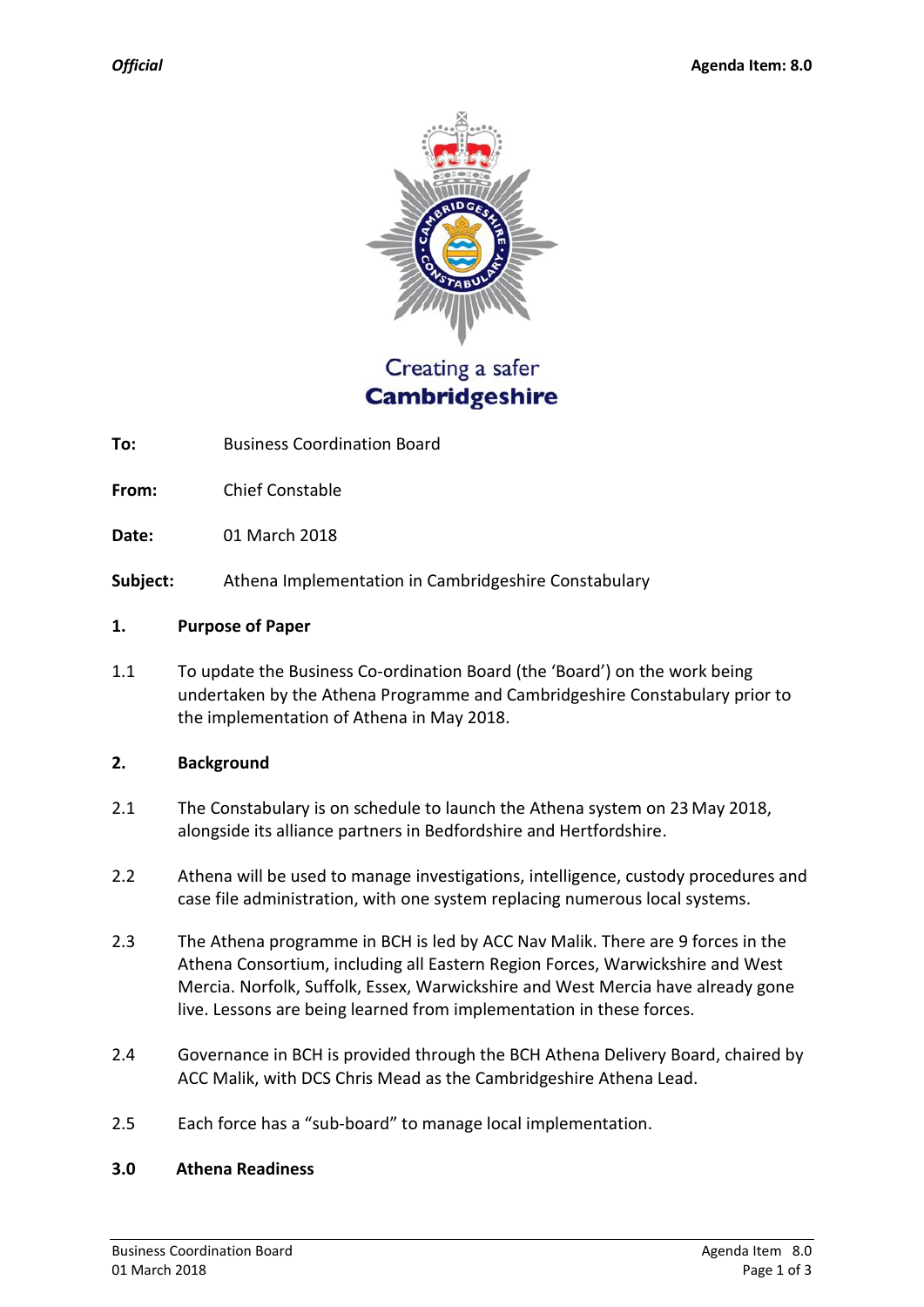- 3.1 Access to Athena is controlled through the national Identity and Access Management (IAM) system, which is also used for accessing other national police systems. All Athena users need to be registered on IAM, completing a nationally mandated process which involves presenting proof of identity (such as a driving licence or passport) and proof of address (such as a recent utility bill) to a line manager or supervisor. This work is progressing well with over 50% of staff registered.
- 3.2 The effective implementation of the Athena programme was dependent on a 'structural lock' being achieved in January 2018. This key milestone within the Cambridgeshire Local Policing Review was achieved, and the structure is being built into Athena, with a target date for testing to commence on 5 March 2018.
- 3.3 There is a significant training programme ongoing across BCH for all officers and staff who will use the system. Training is tailored to different roles. This is on schedule.
- 3.4 Core Athena functions will be delivered in Cambridgeshire from within the new Demand Hub. Business planning, internal staff moves and a staffing uplift are on schedule to be finalised in time for Athena implementation. The staffing uplift is based on an assessment of demand from other forces that have gone live with Athena, and should mitigate delays to call handling and investigation management.
- 3.4 Work is ongoing to develop and test an interface between Athena and TuServe. TuServe is a tool that enables access to systems from mobile devices.

## **4. Risks**

- 4.1 The Athena programme maintains a risk register, and Constabulary specific risks are also monitored by the force's Risk Review Board. The following are highlighted as key risks for the Constabulary and are being managed by the implementation team. Some key risks for the programme and force are highlighted here.
- 4.2 It is possible that some functionality that links to partner agency systems may no longer work.
- 4.3 There is a resourcing challenge around migrating open cases from legacy systems to Athena, and there is a cost associated with keeping legacy systems running. It is anticipated that decommissioning can be achieved six months after go live.
- 4.4 Feedback from other Athena forces suggests that there will be a significant impact on frontline staff (in particular the Demand Hub) at go live, as the time taken to complete core tasks will initially increase, until full familiarity with the system is achieved. It is expected that this will reduce after the first three months.
- 4.5 There is likely to be a significant impact in the short term on the availability of management information in Cambridgeshire because of compatibility issues between the force's CORA system and the Athena data warehouse. Work is ongoing